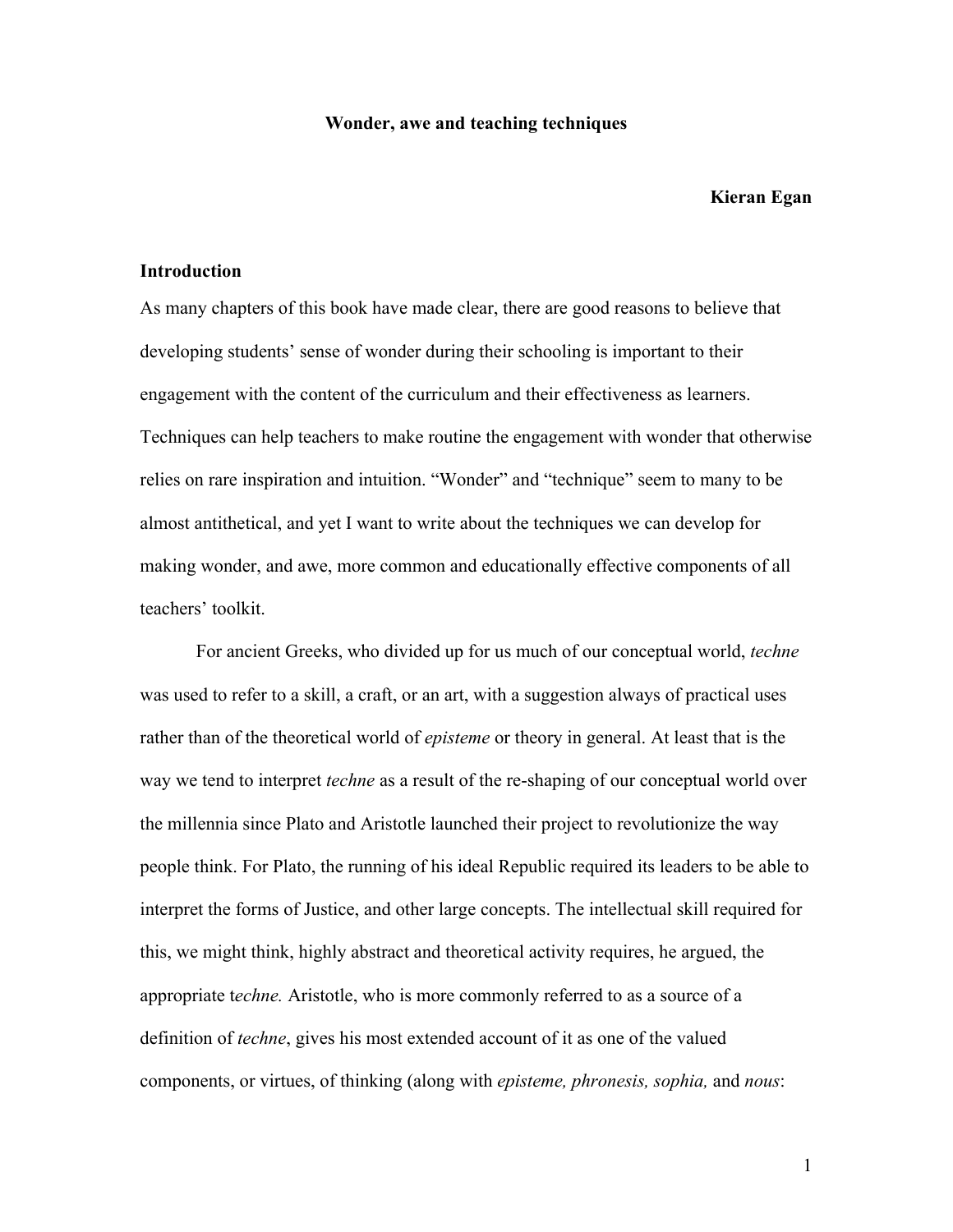*Nicomachean Ethics*, 1139b15). Aristotle's use of the term is usually translated as "craft" or "art," suggesting again a more modern sense of a distinction between the purely theoretical and purely practical. But Aristotle's sense of *techne* also carries some of the complexity that we may see in Plato's varied uses of the term. It does involve certainly a general practical reasoning, but when Aristotle discusses, say, what is required for sound medical knowledge and practice, we find him using the terms *techne* and *episteme* almost synonymously, and he contrasts them with *empeiria*, which is the kind of limited knowledge and skill available to someone who has experience (but lacks *techne* and *episteme*). That is, the empirically equipped medical practitioners can prescribe certain treatments based on their past experience of what seems to work in specific cases that look alike, but they lack the more complex understanding and skill that come with the other forms of thinking and understanding of medicine. So *techne* is more close to *episteme—*the most refined theoretical understanding––than it is to the kind of empirical knowledge and craft with which it is usually equated.

Well, this odd slog through some old Greeks and their refined distinctions needs some justification. My point is to suggest that the casual way in which we tend to see techniques in education as subservient second-cousins to our sense of aims and our ideals for helping generate a sense of wonder in our students about the contents of the curriculum is misguided. A number of chapters in this book, of course, do describe techniques and practices that may be considered crucial in evoking wonder, but what I want to do here is focus simply on how we can see wonder as a *techne* proper to everyday teaching, and to recognize that the techniques of evoking wonder are not simply practical matters but that the appropriate techniques are caught up, of necessity, in understanding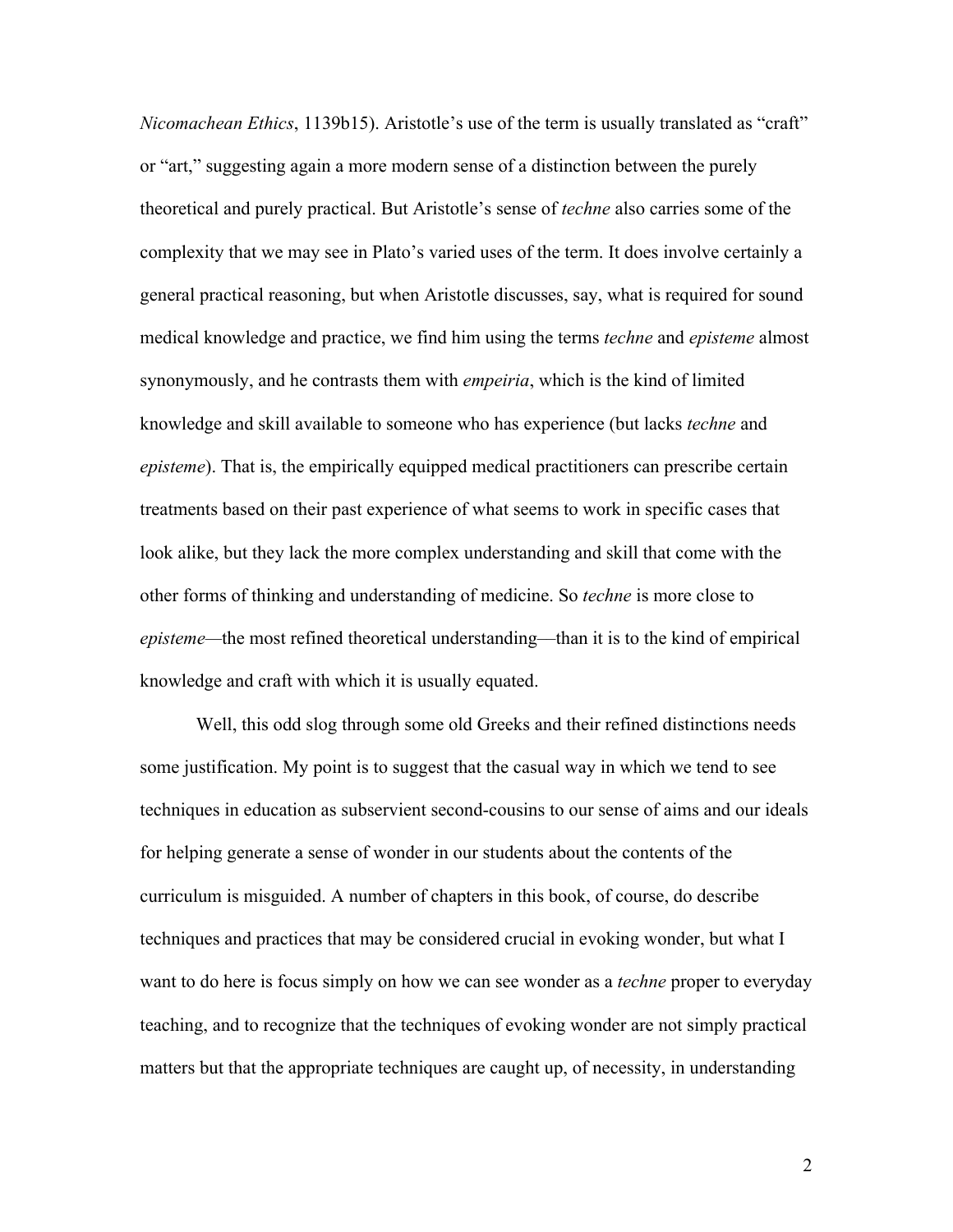how wonder works and what it means. Clarifying something about how wonder works and what it means is, I think, made easier by considering its related educational virtue, a sense of awe.

## **The senses of awe and wonder**

The other great historical influence on our sense of wonder is Romanticism. We see within Romanticism a kind of ambivalence between the imaginative attraction towards myth and fantasy on the one hand and a focus on the particularity of the real world on the other. This ambivalence seems to be a central characteristic of romance, and a commonly observed feature of students' mental lives, particularly in the middle-school years. In Romanticism, and in many middle through secondary school-aged students, one prominent exemplar of this tension is captured in the figure of the hero.

A hero is, it has no doubt been said before, a partially domesticated god. Gods absolutely transcend the constraints of humanly perceived reality; heroes are caught within the natural order but they transcend the constraints of fear, ignorance, powerlessness, or whatever, that hem in our everyday lives. By associating with their courage, wisdom, or power, we pulley ourselves along a little in their direction, or we vicariously enjoy transcending the limits that shape our humdrum lives. ("Speak for yourself," I sense you saying.) The pulleying activity works only if we also are aware of the techniques whereby we can do this, especially if "this" is developing a sense of wonder.

Another aspect of this attempted romantic transcendence of mundane reality and experience is the capacity to perceive the world with awe and wonder. Developing this capacity is also a technique we can work to develop in ourselves and in our students.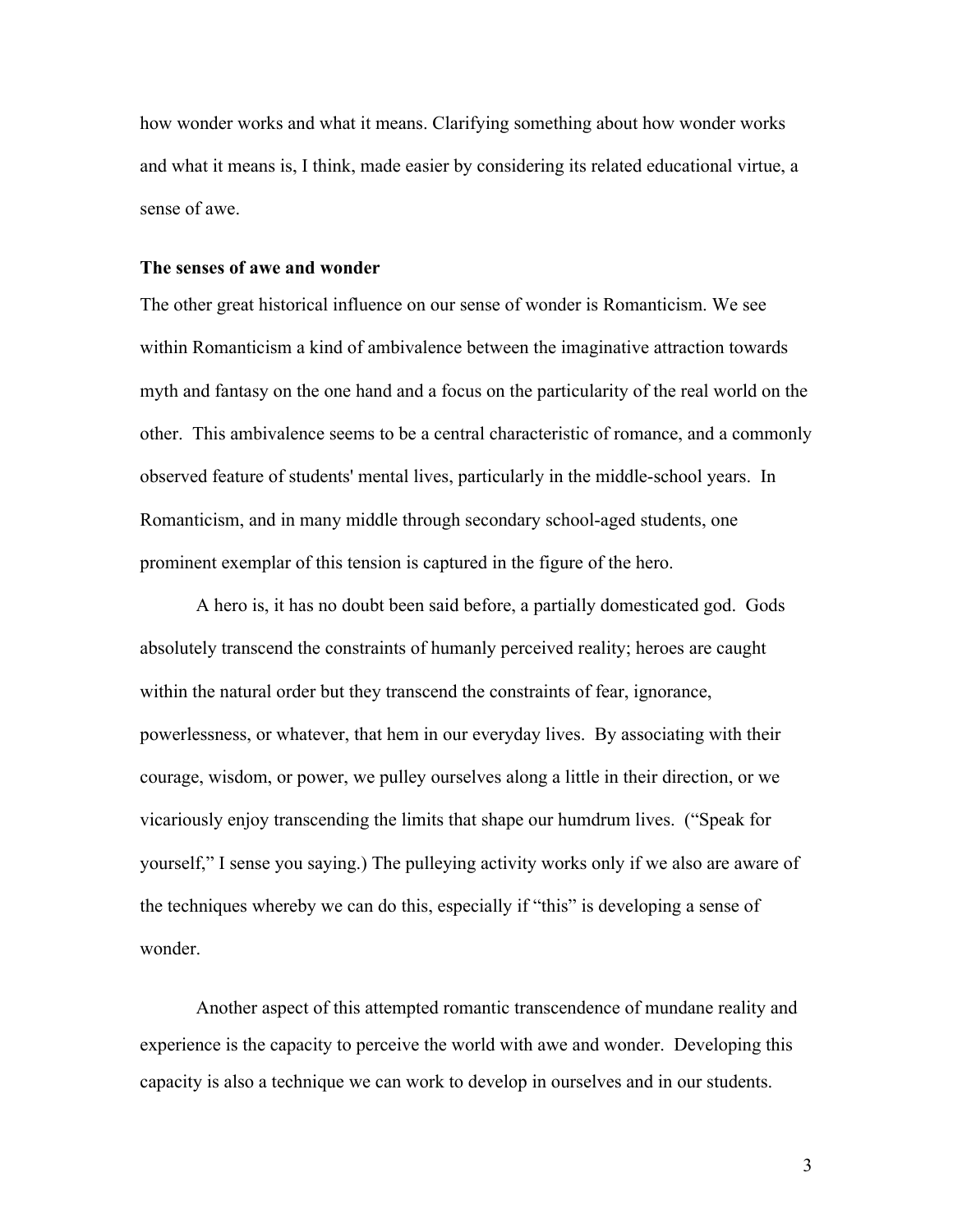Awe is an "overflow of powerful feelings" that results from confronting everyday features of the world and experience as simply external forms of some internal mystery. The external features of the world and experience contain many problems and puzzles that we may rationally seek to explain, such things as the structure of the physical world, the origins of life and the universe, why the bread always falls butter side down, and so on. But beyond these there is the mystery of why there is existence rather than nonexistence, or, as Leibnitz put it, why there is something rather than nothing. When we face the underlying mystery rather than the superficial puzzles, we have no applicable methodologies of inquiry and our only available response as the reality of the mystery becomes meaningful is awe. Most commonly people have directed their sense of awe to religion, and one may say indeed that awe is the prime religious emotion. And while God in various forms has commonly been the object of this sense, awe also finds many other kinds of expression. Whether it is the pantheism that some claim to observe in Romanticism, or Wordsworth's overflowing emotion on seeing daffodils or mountain streams, or the farmer on a summer evening filled with unnameable emotion as he watches the sun set on his ripening wheat, or the mother watching her sleeping baby, or any of us feeling some sense of ecstatic awe at times of fullest meaning, we recognize a quality of human experience that enriches our lives. It is a quality connected with love, and it is when our experience is infused with this emotion that we most understand what it means to have a love of life. It is what stimulates us sometimes to dance rather than to walk, to sing rather than to talk. And it is something we feel must be a central component of what we communicate to children in any educational program worthy of the name.

One November morning, I sat in an unheated convocation room with my fellow Franciscan novices waiting for our first lesson on the Psalms. Father Adrian, old and very thin, came in and sat at the small table in front of us. He waited for silence and began in his clear, quick, clipped voice: "If you look at any religion in operation, you will find a morality; when you look at it reflecting on life and itself, you will find a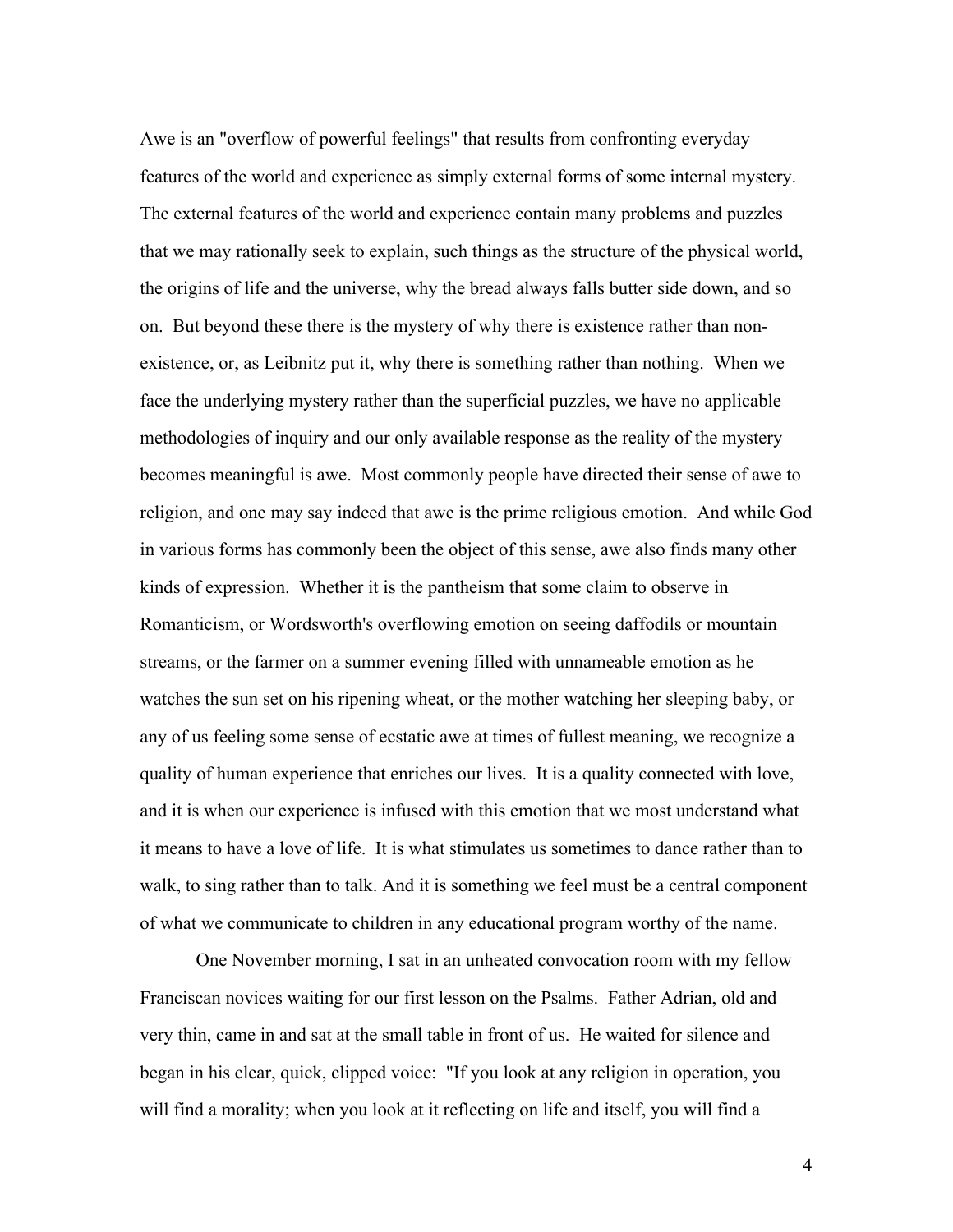theology; but, my dear brothers in St. Francis, when you get to the heart of a religion, you will find a song." At the heart of Judaism and Christianity, he said, were the Psalms. Whatever one makes of this, it suggests the relationship between the sense of awe that is at the heart of a religion and the enriching of experience. The sense of awe, however, reflects a mental capacity to be developed by the atheist no less than by the religious. It seems to appear very particularly early in adolescence, commonly in a passionate delight in the more spectacular natural phenomena—the mountain views, the gold and scarlet sunsets, and so on.

To be without this sense of awe at the mystery of things is to lack an important constituent of an educated understanding. To be without it is necessarily to lack an understanding of what has generated huge parts of western and eastern cultures. To be without it means that while one may be able to learn about outward features of those cultures' achievements and products, one will be unable to understand and appreciate them except in the most superficial way; they will not, that is to say, engage one's sense of awe. To be without a sense of awe is to lack a capacity that can transfigure mundane experience into something rich and strange. But to be without awe is not a result of our simply lacking some genetic element that some have and some do not; it can be developed in anyone by application of the appropriate teaching techniques.

Now I do recognize that this discussion of awe is somewhat removed from the common experience of classrooms today. Planning lessons and units, getting resources, arranging for audio-visual media, designing evaluation instruments, and so on, tends not to leave much time for considering how to stimulate students' sense of awe. My point is that it is an important constituent of human understanding whose stimulation and development is of educational importance. So any adequate planning framework and curriculum content will need to take account of it.

There is probably little point trying to push for a neat and precise distinction between wonder and awe, as they are so commonly used as synonyms. I would like to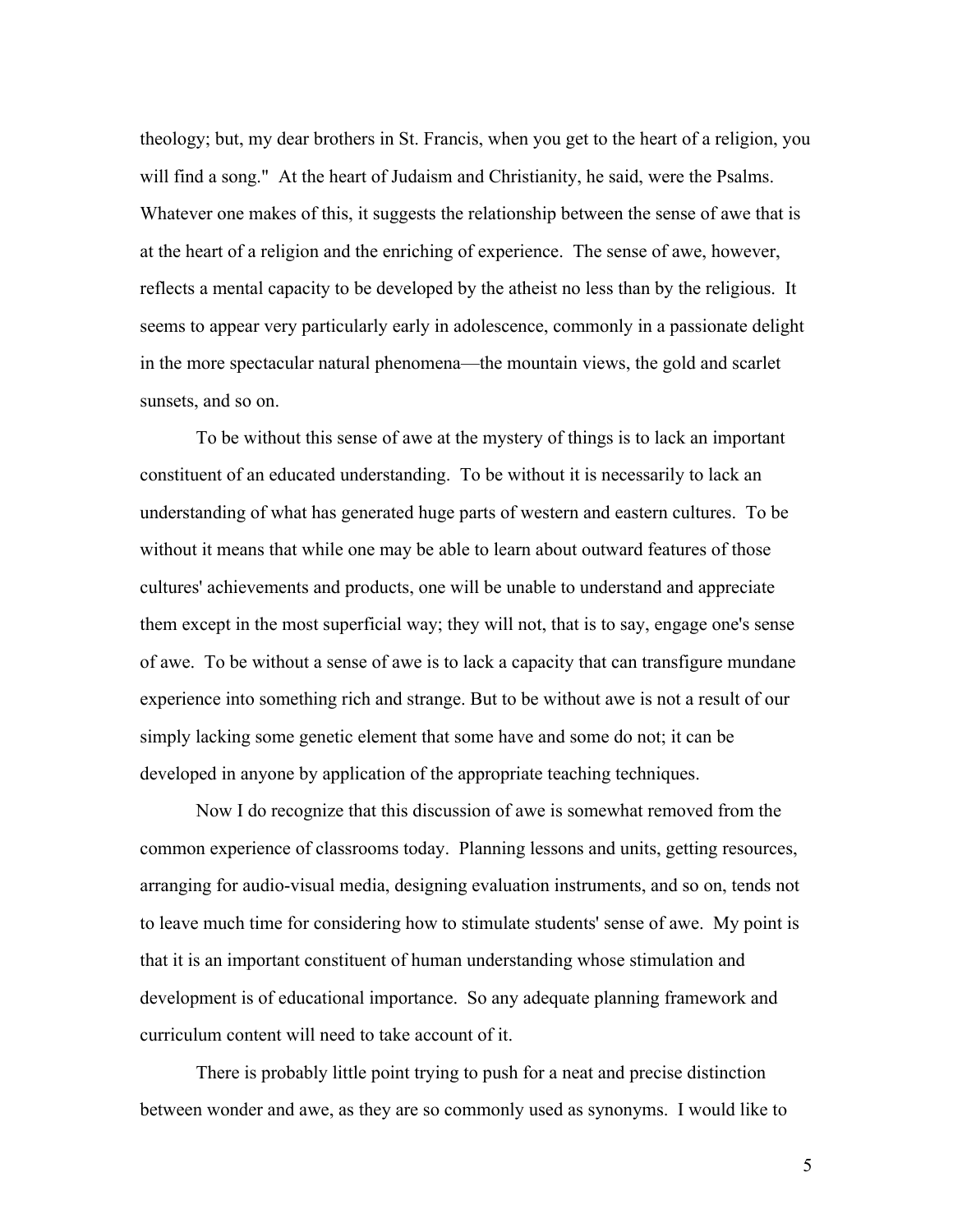note a difference, however, between the sense of awe at the mystery underlying the most commonplace features of our existence on the one hand and wonder at the most amazing and exotic features of reality on the other. Awe is the preservation of the sense of magic that is consistent with rationality; wonder is a related response to what is comprehensible but amazing or unique in some way. Wonder is concerned with the rationally graspable, awe with the mysteries of existence that are the ultimate and inaccessible backdrop against which the rationally graspable is played out. This is not a distinction that will probably count for much in practical terms, but it is probably useful to keep somewhat distinct from our wondering engagement with knowledge a deeper sense of awe that we need also to simulate.

Wonder is a kind of surprise mingled with admiration or curiosity or bewilderment (suggests the Oxford English Dictionary). A significant feature of wonder is the combination of exclusive attention to the object of wonder and the desire to know more about it, either because there is something rare and puzzling about it or because it is intrinsically fascinating. Wonder seems to need much less elaboration than awe, especially as there are a number of excellent accounts given in other chapters of the book. This is not to suggest that it is any less important nor any less a constituent of our educated minds, but only to acknowledge that much more has been said and written about it. And while it is not exactly a common topic in educational textbooks, it is something that most teachers readily recognize and acknowledge as educationally significant.

I have spent some time discussing "awe" because I think it overlaps considerably with the theme of this book. While not everyone makes the distinction between awe and wonder, or makes it the way I am doing, most of these chapters also deal with some aspects of awe, and our sense of the meaning of "Wonder-full" in the title of the book, also involves a sense of awe.

This constituent of education and understanding also has nothing much to do with equality of opportunity for social and economic advancement. Even so it is an important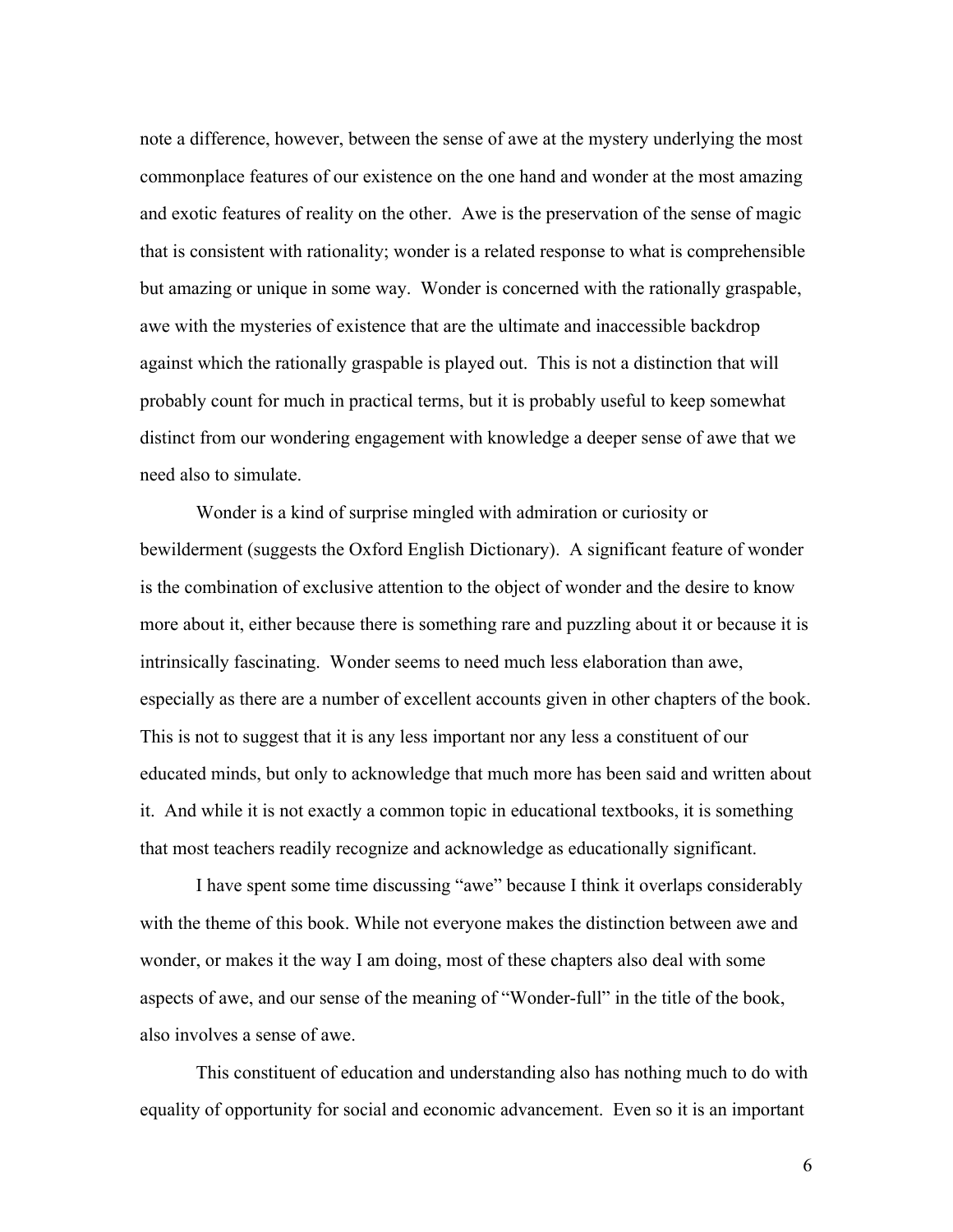human capacity that any educational institution should be committed to develop in students. Also, I think it important to emphasize that the senses of wonder and awe are not things to be touched on perhaps in literature or art classes only. Rather, as a constituent of any adequately educated mind, it will need to be stimulated and developed across the whole curriculum. Science and mathematics no less than poetry can stimulate our sense of awe, and can be better understood if they do so.

### **The exotic**

Teachers are commonly told to begin with what students find most familiar. If we want to engage their imaginations, however, beginning with what is most exotic and unfamiliar seems at least as good a principle, and—I have argued (Egan, 2008)—generally a principle much better in keeping with the mental lives of middle-school aged students. As all sorts of things can be heroic, so everything is potentially strange and exotic if one can only see it in the right light. Even the most commonplace features of our environment can be seen as the products of amazing ingenuity, struggles, natural forces, and persisting energy. This is not to suggest that our lessons should induce incessant neuron-popping excitement, but that teachers might be attentive to some exotic features in the materials in which they hope to engage students' imaginations. But it is to suggest that we encourage teachers to develop the technique involved in finding in the content they intend to teach what is exotic, strange, mysterious about it, and everything has such features. The technique is required to discover these features, to bring them to the surface, and to use them to engage students' imaginations.

Relatedly, students' imaginations are stimulated and engaged by the wonderful. And, again, everything we look upon is wonderful, in one light or another. Learning to see anything in this way is a technique that can be learned. The artistry of teaching is expressed in being able to make evident to students some sense of what is wonderful about whatever material is being dealt with. Here, too, the teacher will sensibly not seek to stimulate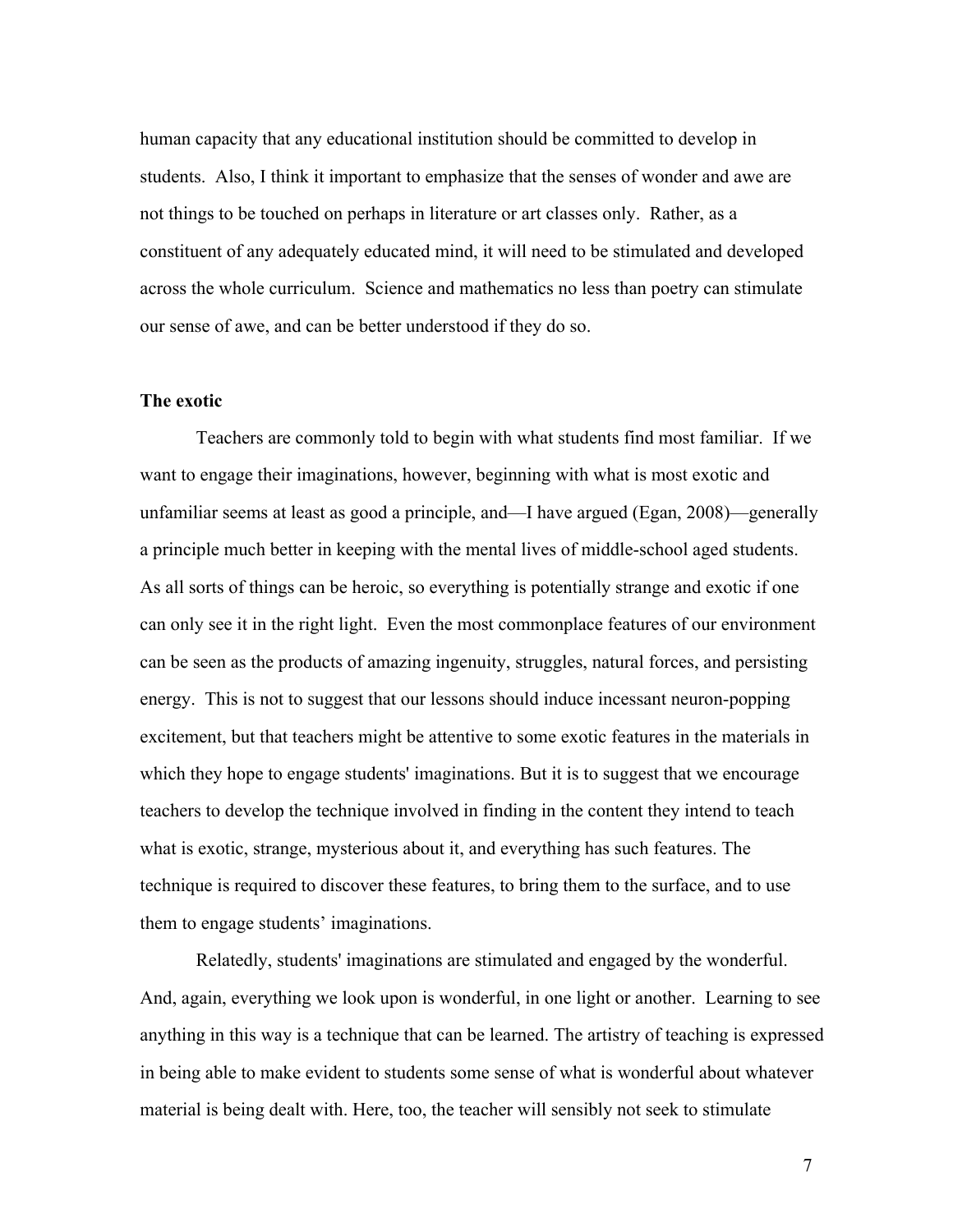incessant wonder in students, creating wonder-addicts who can then not bear to deal with more routine learning. Rather, pointing up some features of a topic that can stimulate students' sense of wonder is occasionally useful in keeping their imaginations engaged while learning.

Similarly teachers might be attentive to stimulating a sense of awe about some aspect of the subject matter to be learned. The sense of awe can be evoked at any point when one can show a glimpse of some mystery underlying what might normally be taken for granted. Attached to awe is a hint of fear: basically, I think, a fear that our routine ways of making sense of the world and experience are ultimately inadequate, and that our claims to secure knowledge are either groundless or wildly mistaken. The stimulation of a sense of awe seems to me of considerable educational importance; it can provide a source of proper humility about the intellectual grasp we gain on reality and about our claims to knowledge. This sense of awe is one of the roots of irony—the dissolver of certainties. And again, one would not want lessons that constantly induce awe-struck numbness, but occasional hints of it will stimulate imaginative engagements with subject matter.

I have prudently omitted from this sub-heading another colleague of the exotic, wonder, and awe, and I might be more prudent simply to ignore it here. But, as you can see, I am being imprudent enough to discuss a related stimulant of students' imaginations in the relatively peaceful, routine, socially-quite-well-disciplined democracies of the West. That is, horror. Horror, like awe, is an emotion induced by the threatened breakdown of the sustaining intellectual frameworks of our lives. Those frameworks seem so secure to typical early adolescents that threats to their breakdown creates an attraction to horror. My concern about imprudence here is that some careless reader may think that my mentioning this commonplace of students' mental lives means that I am recommending lessons and units that induce crawling horror and screaming terror for the average classroom. Careful readers will, I trust, note that I do not do this. Rather I want to draw attention to the fact of the immense attraction horror has to typical students,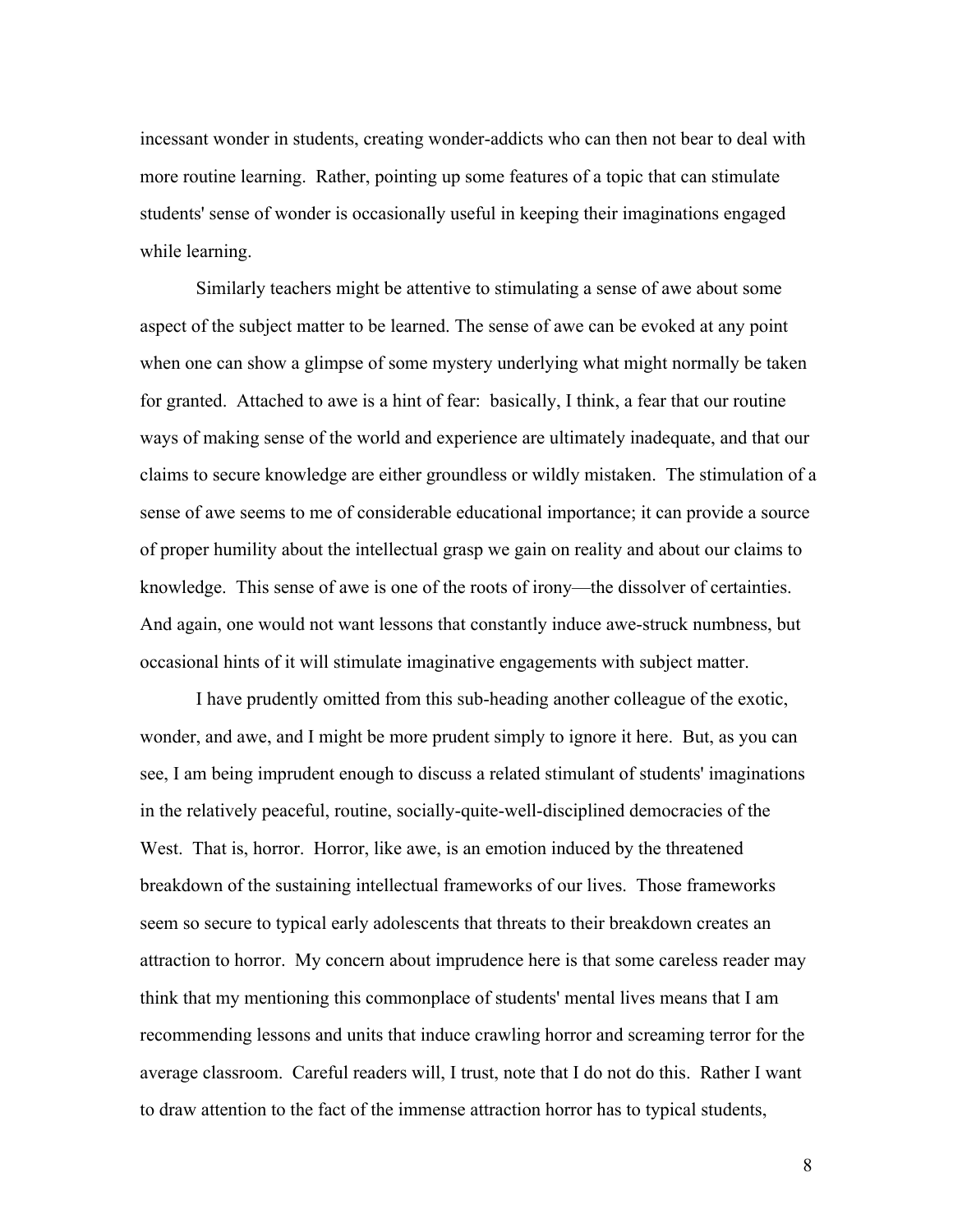especially, again, around the middle-school years. It is (I clearly believe) no coincidence that Mary Shelley, wife of the Romantic poet, wrote Frankenstein, or that horror is a significant element of romantic literature. The only conclusion I would draw from this observation is that the protective sanitizing of everything permitted to enter the classroom is far more likely to be psychologically damaging than recognizing, particularly in placid and peaceful times and places, the therapeutic role of horror. Perhaps this might mean no more than being more tolerant of literature that includes horrific elements, and recognizing that horror, too, is a stimulant of the imagination. And, of course, one must be cautious about the potential effects of any of the above on students who may be unstable in one way or another. That caution is misguided, however, it seems to me, if it goes to the extreme of ignoring the potential of the exotic, wonder, awe, and horror in stimulating the imagination.

# **Wonderful stories**

To see the Morning Glory or Goliath or Grendel—or the guy next door, your mother, or your teacher—as embodiments of some transcendent qualities, and thus in some degree wonderful, requires an act of imagination, in some cases more than others! To see them so is indeed an exercise of imagination and an exercise of a learnable technique. What we do by projecting such transcendent qualities onto them and then romantically associating with those qualities is to see the objects no longer as something we may simply learn about or observe but as something we also feel about. And we feel about them because, however fleetingly, we fit them into narratives with aims, intentions, causes, conflicts, ends, and human emotions. We put them, that is to say, into stories. The Morning Glory is no longer a particular weed to be uprooted, but a protagonist in a drama. The garden becomes an arena, the world a stage.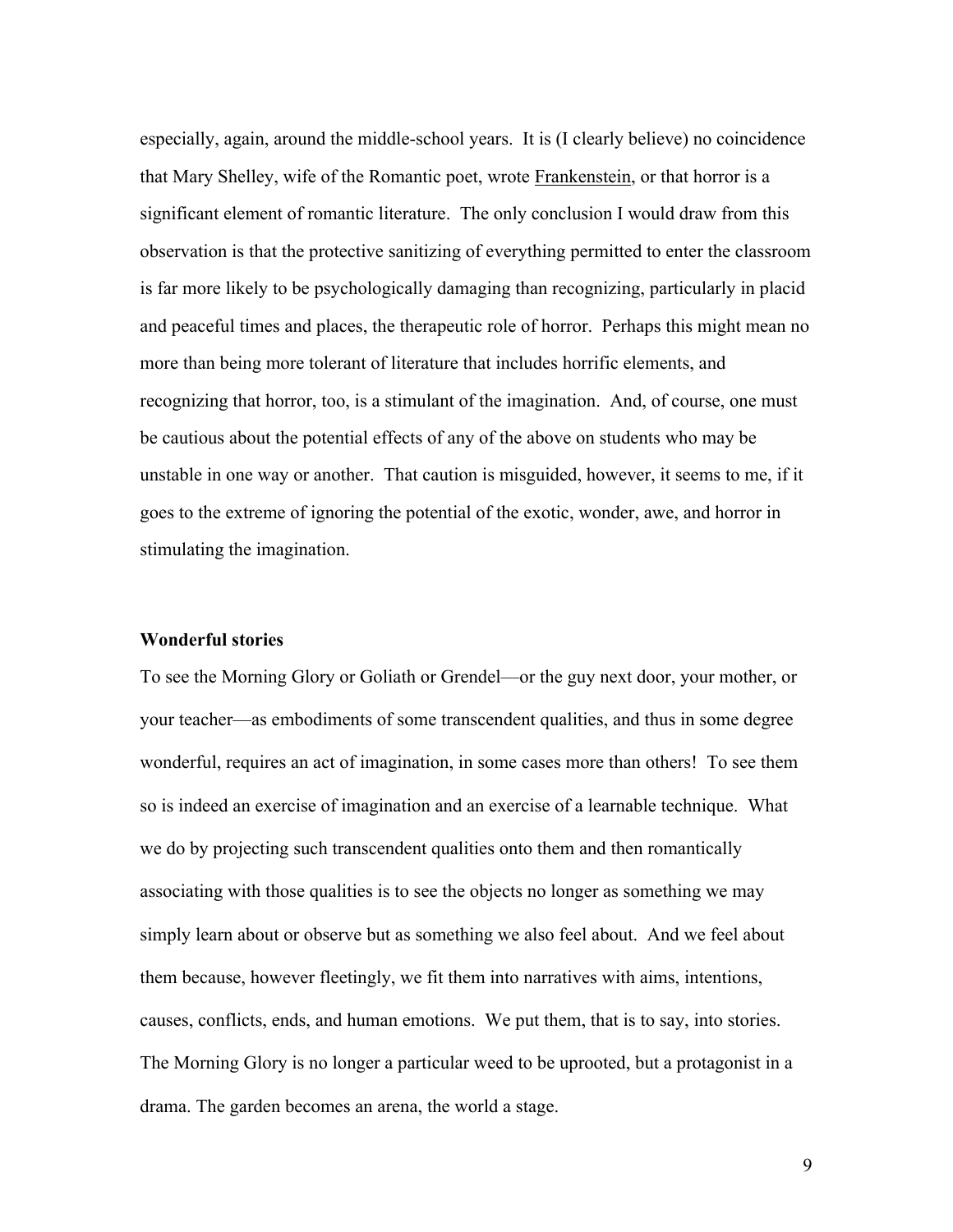This technique of "storyfication" of the world shows both the power and the weakness of wonder. Its power is to vivify whatever it touches; its weakness is that it leaves largely meaningless what it does not or cannot touch. But as this book is about its power, let us go on, but let us also bear in mind that wonder can have a downside if we appreciate it exclusively of other modes of understanding our world; we can become sentimental about wonder and its attractions, and that is a loss to education no less than an education that omits wonder.

While appreciating something as wonderful does not create elaborated stories about whatever it is with beginnings, middles, and ends, the sense of wonder does hint at some more elaborate meaning of the object involved. Wonder at the inexorability of the unstoppable Morning Glory does not involve an articulated story, but it suggests a story; in this case, the common one in which there is a conflict between two forces bent on conquering or repelling attack. Whether we associate with gardener or the Morning Glory, or with both in succession, our appreciation is enhanced by its being fitted, if only momentarily, into an available story form or plot.

The simplest form of stories that invite a sense of wonder to develop has a hero or heroine who struggles against unattractive opponents and prevails. The events unfold in such a way that we can associate with the hero's or heroine's transcendent qualities—of ingenuity, goodness, energy, toughness, or whatever—and share the glory of their success. Given the way T.V. series have routinized the stimulation of admiration for the central character(s), of distress as they are threatened, and of that curious pleasure when they prevail, we may find our responses may have become casual to the point of being subconscious. Such stories encourage an easy association with a character who embodies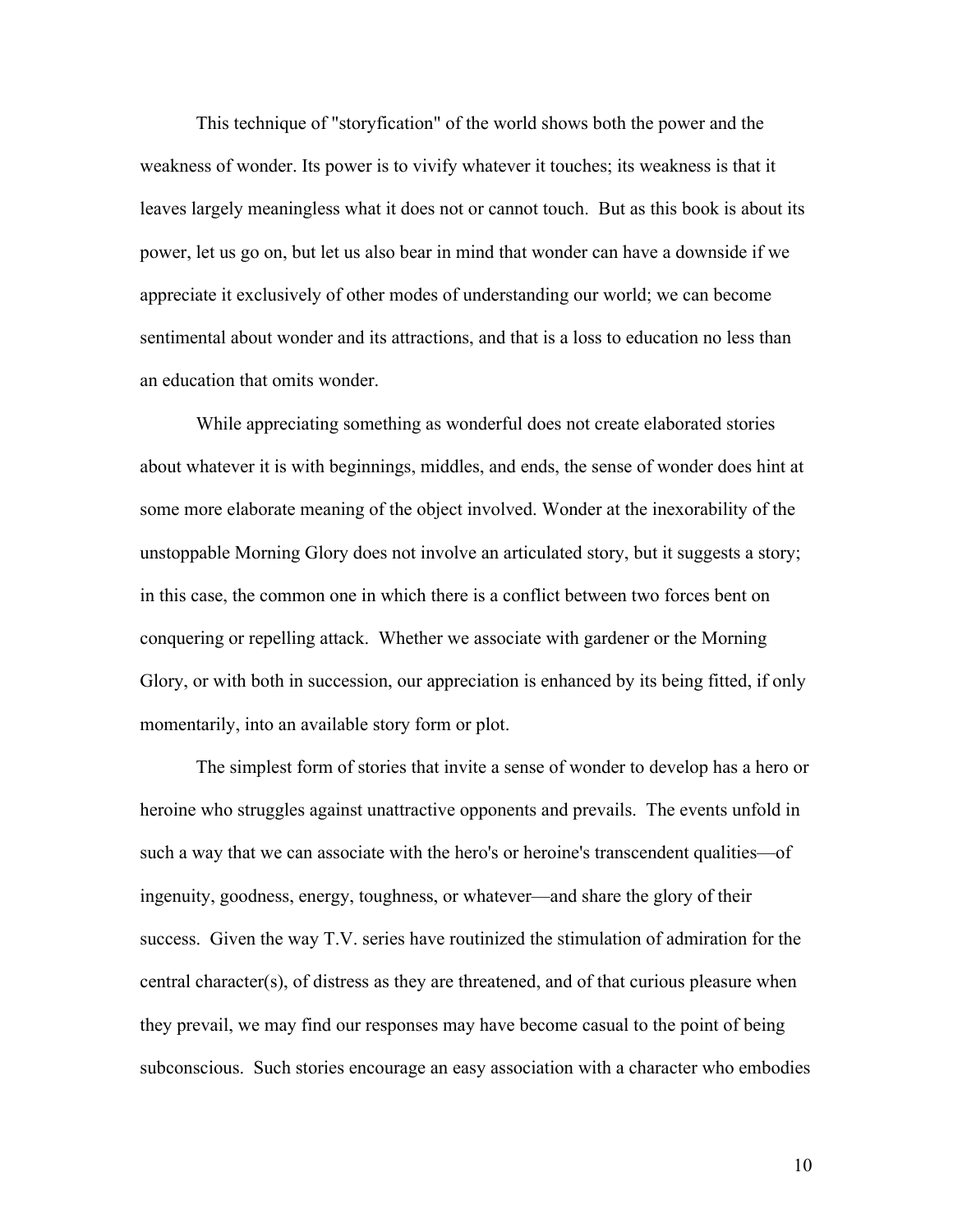transcendent qualities. The appeal to males in particular of cowboy stories or science fiction stories commonly involves the romantic association with self-reliant loners, isolated from the securities of life, facing a generally hostile environment that neither knows nor cares about them. The Sergio Leone films, with Clint Eastwood as the largely silent hero revengefully overcoming his foes, take this stock romantic character to what must be some kind of limit, or make a stereotype of it. They clearly attract the sense of wonder involved in perhaps an immature self-reliance and toughness, while at the same time allowing a kind of "high camp" pleasure to more mature audiences.

This kind of figure has been common in romantic literature from the beginning. The archetypal romantic hero is the knight on a noble quest, meeting mysterious dangers, performing wonderfully valorous deeds, and prevailing in the end. In later Gothic romantic fiction "the crucial figure is that of the anachronistic hero, representative of an older and nobler world who survives into a world that has lost integrity and honour and who serves as a reminder of other possibilities and other values" (Morse, 1982, p. 4). Anne Radcliffe wrote hugely popular Gothic romances of this kind, which prominently included also that other romantic role of the noble but beleagured heroine.

We do, of course, have romantic stories in which the hero loses in his struggle and we may deliciously associate with the defeat, while knowing that in some better world the transcendent quality will prevail. Such stories are quite different from tragedies; the supports of our sanity are not at stake, but are, rather, reinforced. Perhaps a judicious reediting might bring us a better Star Wars sequence as the Faustian romantic saga of Darth Vader.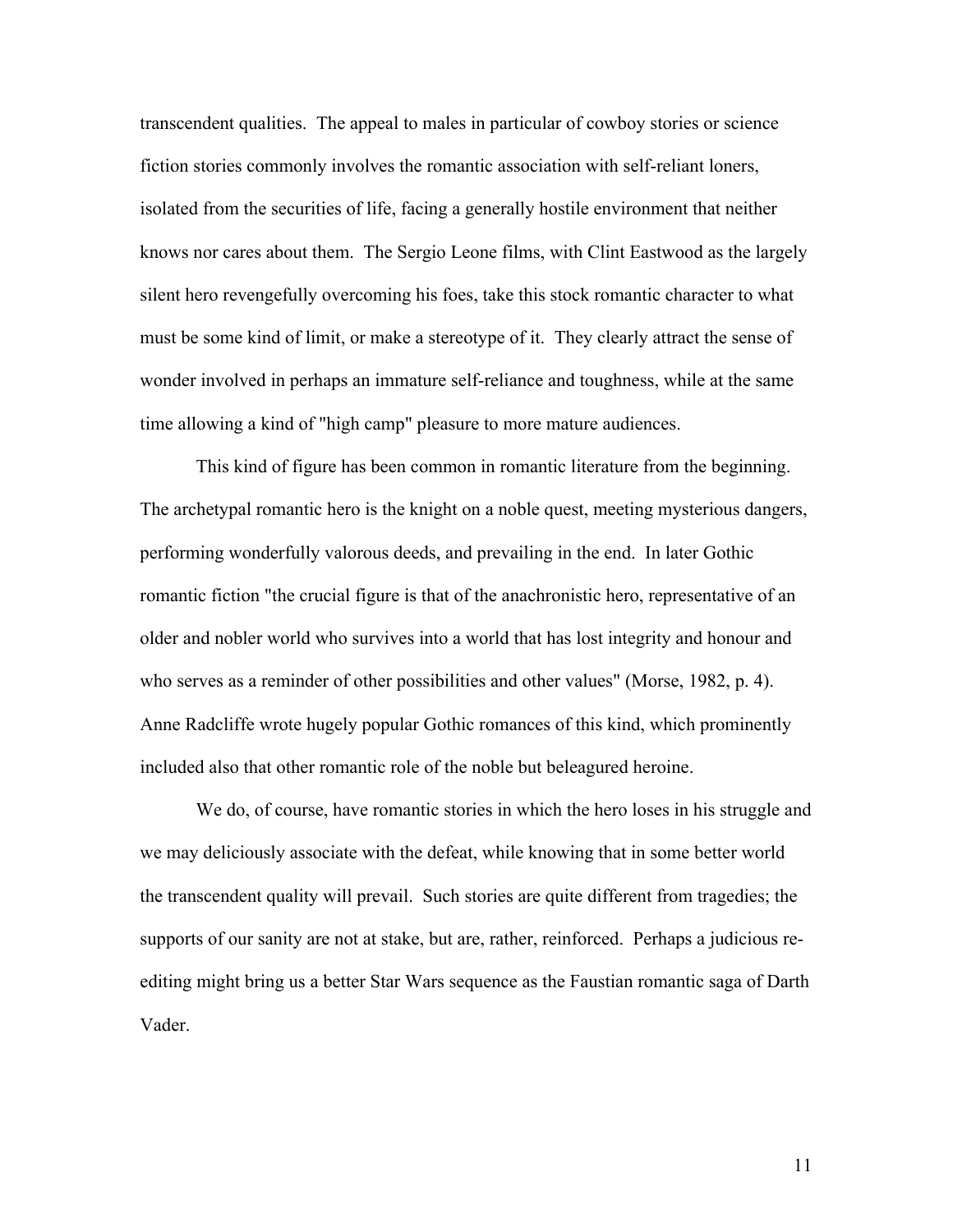Another aspect of this association with transcendent self-reliance is evident in the common early adolescent interest in spying and keeping secret diaries, and preserving secrets and communicating them in codes. This aspect seems more common in girls in Western culture so far (see, e.g., Bowen, 1964). For whatever reasons, boys' engagements with this realm tend to focus on code-making/breaking and communicating in code and also quite commonly in magic, such as conjuring and card-tricks. A related area where boys' and girls' interests seem often to come together is that of piracy. At least this seems common in middle-class students who have access to the Arthur Ransome books, with their sea-going boys and girls and exotic female pirate chiefs like Missee Lee. Domesticated piracy, spying, diary-keeping, codes, and secrets all bolster the sense of self as secure, powerful, and knowledgeable against an everyday world which so frequently seems to embody those characteristics against the insecure, powerless, and generally unknowledgeable early adolescent self. The girl's secret diary with elaborate locks and hidden key, or the iPad documents with elaborate passwords, transforms the daily events of her family and school into scarlet dramas, with the knowing writer at the center of the web.

By turning others' actions into one's own words, in which one can ascribe motive, one gets a measure of control over the otherwise alien and mysterious interiority of others. Girls particularly, for whatever reasons, often weave worlds in their imaginative play. The roots of the tree around which they sit are woven into magic countries and elaborate romantic adventures. When the imagination has had less literary material to draw on, it may be boys or pop-stars who are woven into imaginative and romantic narratives. In more literary backgrounds it can generate worlds of an intense vividness such that reality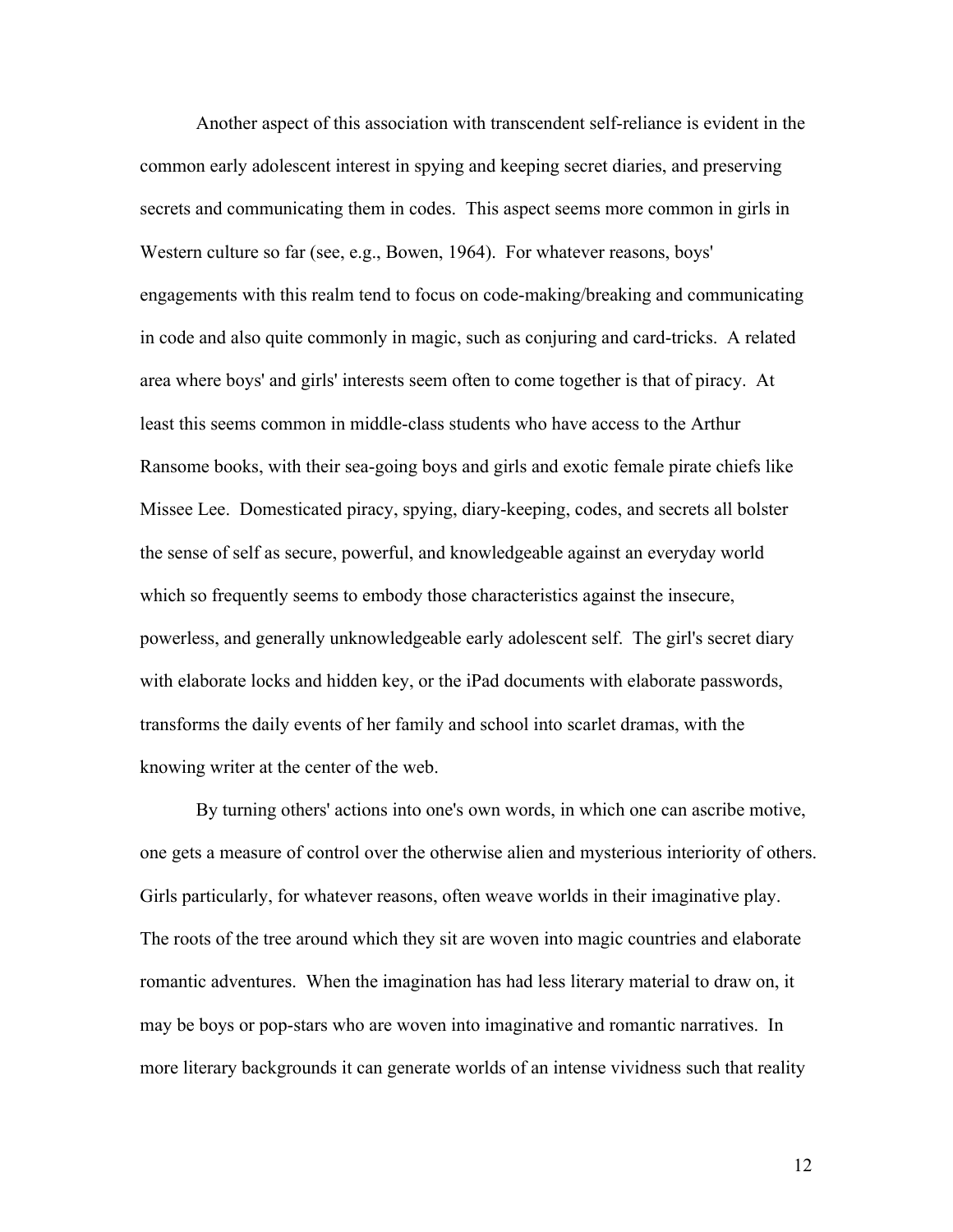becomes the shadow world. This is especially the case when female lives are confined and their imaginations are allowed no adequate range of action in the world. Anne and Emily Brontë, for example, invented the imaginary world of Gondal, which became the setting for many of their dramatic poems. Branwell collaborated with Charlotte creating the imaginary world of Angria about whose history and characters Charlotte wrote many stories that foreshadowed many of the themes of her mature novels.

I should mention the Dungeons and Dragons, World of Warcraft, and related video games here, as an example of the engaging power of some of the characteristics of romantic stories. Boys particularly can become totally involved in these adventures, with masses of realistic (plausibly impossible) detail, associating with transcendent qualities, chance encounters with dangers of various kinds, and so on.

All these forms of storying can be brought to bear on the curriculum. The features I have focused on above––the transcendent qualities, horror and the exotic, awe, wonder itself, and so on––can be located in every aspect of the science, math, social studies, and other curriculum areas. The fact that this discussion likely seems exotic itself is one marker of how completely we have tended to ignore what is, after all, a central component of valued human experience.

# **A wonder-full curriculum**

Given some of the discussion above, it would seem that a curriculum chosen to bring out the sense of wonder will likely incline us to select content that exemplifies the extremes of human achievement and natural phenomena. But it can also direct us to bring out the wonder of the everyday world around students. Much of the world is so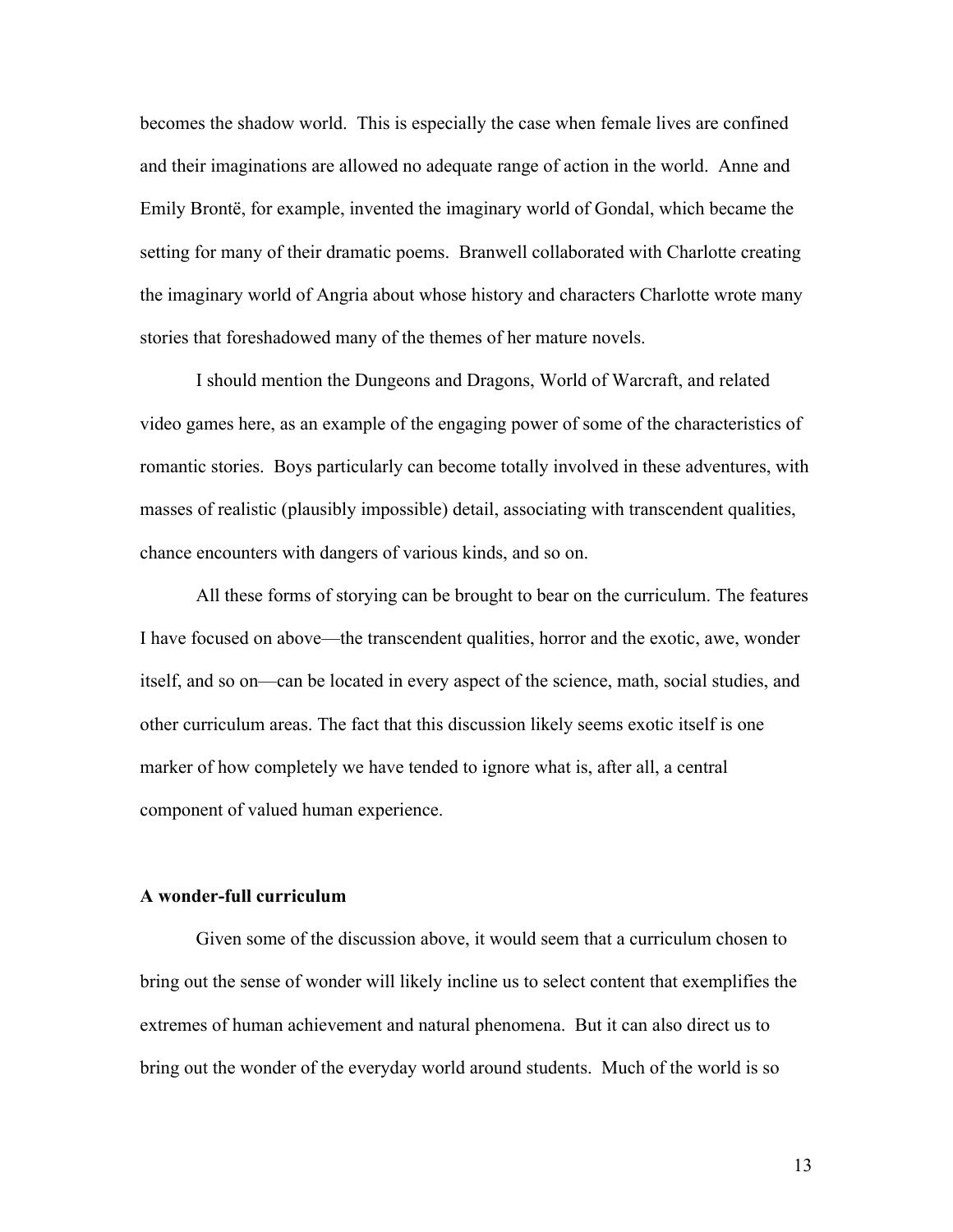taken for granted that it is hardly noticed. This principle might lead us to a curriculum area called something like "The technology of familiar things." In brief periods of time, perhaps twice each week, students would focus on the wonders of, say, nails and screws. The aim would be to make the familiar strange, by sharing the human purposes that stimulated human energy and ingenuity to refashion the world, or even tiny parts of it. (In a trivial fashion some children's magazines do this by asking us to recognize familiar things when photographed from unusual angles, or when greatly magnified, etc. What I am suggesting is a kind of intellectual analog of this, in which our understanding of the familiar is enhanced by recognizing familiar elements of our environment in new, wonderful contexts.) A further extension of this idea is captured in the "Learning in Depth" program, in which students focus on a particular topic for many years (www.ierg.net/LiD); over time and increasingly intensive knowledge of a topic, what was once seemingly straightforward and known, becomes increasingly strange and mysterious, and wonderful.

Developing the sense of wonder could also incline us to provide for students a somewhat similar brief daily or weekly curriculum area dealing with a series of unrelated questions that students could raise and/or answer: Are the stars round? How can birds fly? Who built the Mexican pyramids? Why are roads built higher in the middle? What good are mosquitoes? Who made the first computer? Must all things end? Why are some people color-blind?, and so endlessly on. The purpose here is not to teach physics, or astronomy, or history, but simply to raise, without pedagogical fuss, question after question about the world. And to answer them, without the kind of pedagogical fuss one sees in "discovery" strategies. Such strategies have their pedagogical uses, of course, but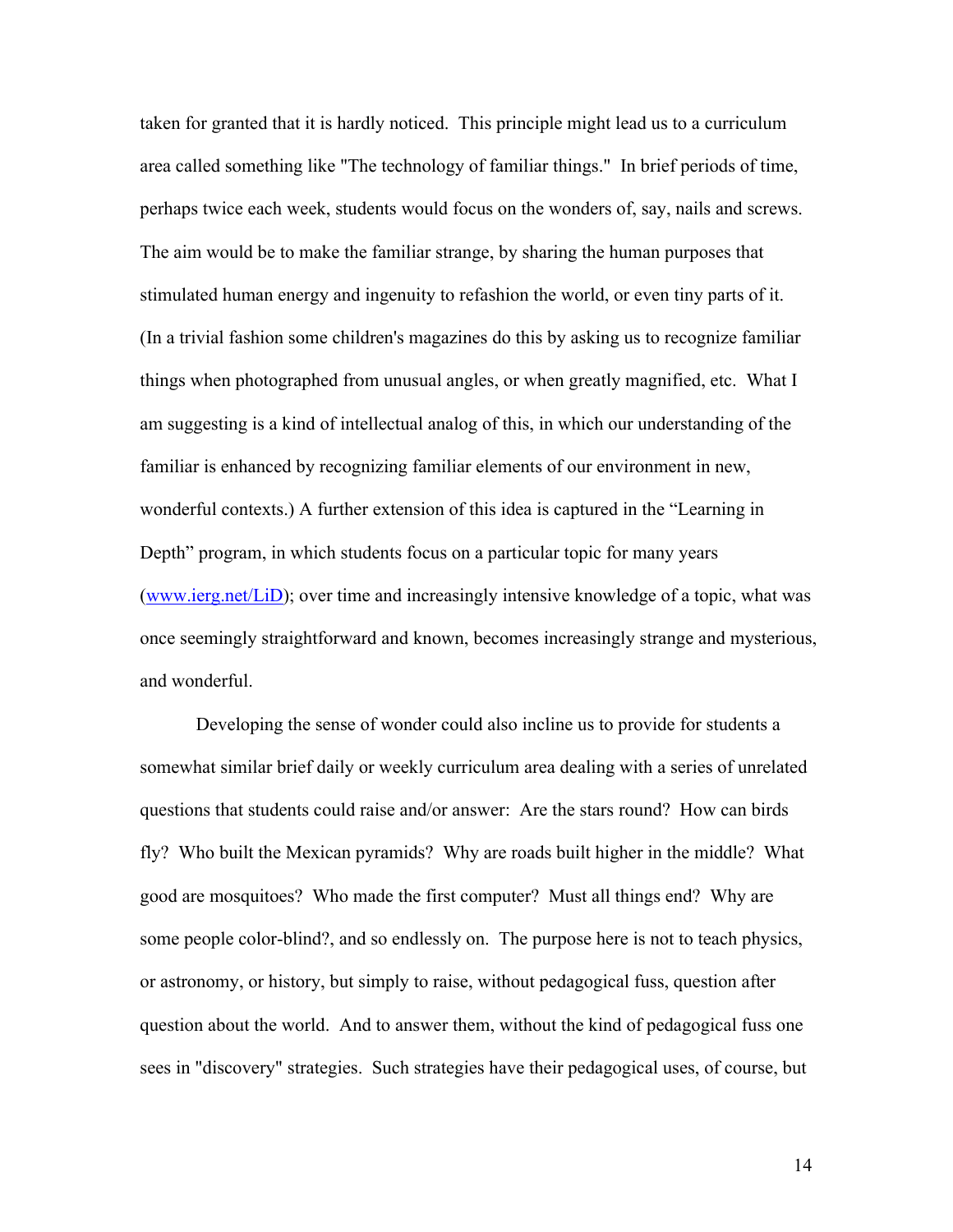in this segment of the curriculum we are interested in raising questions and giving answers, directly, frequently, and in random order. The criterion for choosing questions and determining what kind of answer will suffice is to be derived directly from the principle of stimulating wonder and awe. One aspect of that stimulation comes from the exotic and dramatic, another, I am suggesting, should come from seeing the familiar as appropriately wonderful, and another aspect again by simply encouraging students persistently to wonder about the world, and to satisfy their wonder with a further wonder. Our questions, therefore, will make the student wonder about what may have been taken for granted; for example, how *can* birds fly? The answer, which need touch on only dramatic parts of the answer like hollow bones and the design and movement of feathers on wings, provides further things to wonder at. (This does not displace more detailed and systematic study of such questions in history, biology, mathematics, and so on.)

More commonly, however, this principle will direct us to stop and reflect on each topic, bringing to the fore what is wonderful about it. "Wonderful" is a word whose overuse has made it rather tired and empty. We are trying in this book to use it in a way that holds its proper meaning: of that before which we properly stand in wonder. Students need to meet this intensity with a curriculum that can adequately stimulate it and show it a world worthy of it. If the curriculum we offer students lacks wonder and awe, then we undercut important potential educational developments. If we do not stimulate their sense of wonder, we leave them victims of an intensity of boredom in schools, and the victims of any kind of sensation out of it. If this aspect of wonder is not properly developed, students fall easily into various forms of cynicism. And the ability to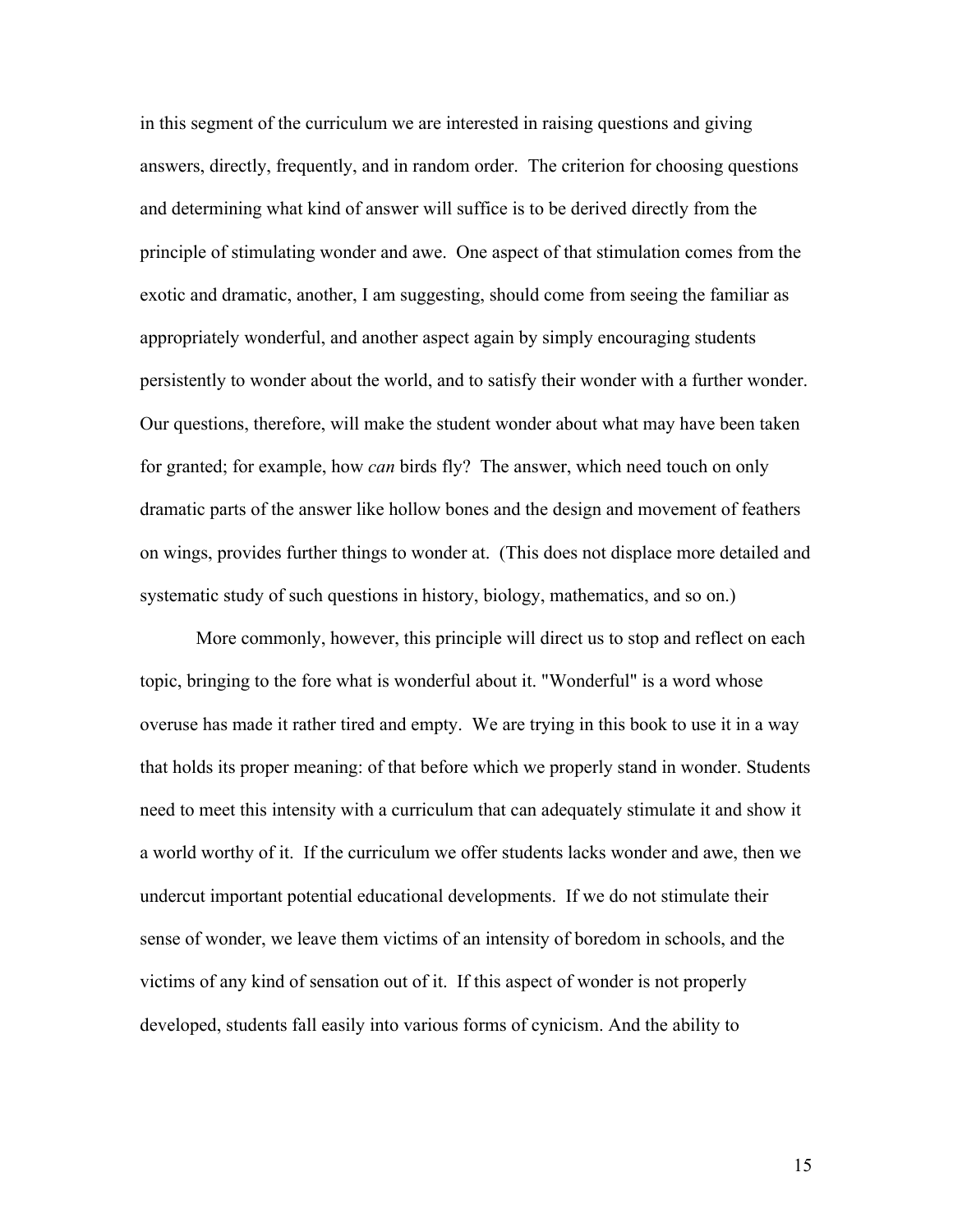stimulate and develop wonder in the curriculum is a matter of learnable technique, which we would be wise to cultivate.

# **Conclusion**

"Real life was only a squalid interruption to an imaginary paradise" was how Bernard Shaw (1988, p. 191) described childhood and adolescence. It is a fair characterization of life for those who are fortunate enough to have, as Shaw did, access to the kinds of cultural materials that feed the imagination with a sense of wonder. But one sees that it is also students who are full of life and energy when caught up with their romantic associations and who become like a dull rag, overwhelmed with boredom, when having to engage the routine matters of everyday schooling. The sense of wonder grasps well the kinds of features that I have tried to characterize in this chapter, but it is poor at grasping the everyday routines; they remain relatively meaningless. The girl dragged from her wonder-full world-construction with a friend to rake leaves or the boy dragged from being a Dungeon-master to lay the table typically show that these conceptual capacities are tied powerfully in with emotional engagements. What is brought into focus by the sense of wonder is bright, larger and bolder, and more noble and better than daily life, but what it does not bring into focus is diminished, suppressed, darkened. The main conceptual problem for our developing a sense of wonder is proportion.

What I have tried to describe in this chapter, then, are some capacities, not commonly discussed in educational textbooks, which are nevertheless appropriate constituents of an educated mind. Central among them is the capacity to form associations with people, things, institutions, or rather with the transcendent human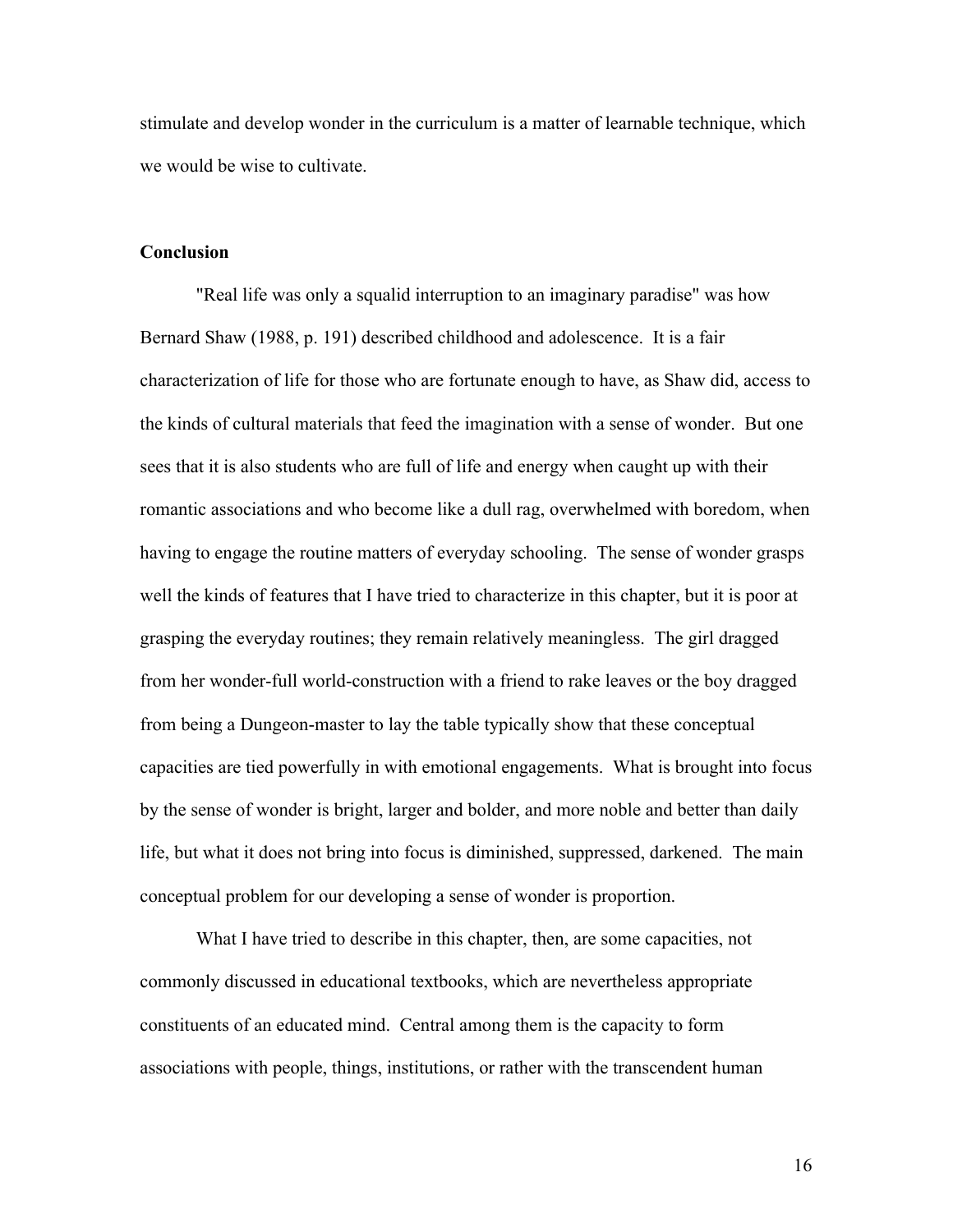qualities that can be embodied in, or projected into, such people, things, institutions, or whatever. We can use this capacity to see things as wonderful, to highlight and vivify aspects of the world and of experience, by associating with the qualities we find in them that most transcend the routines of the everyday world or that most resist its constraints and limits. In the vision of the wonderful, certain selected things stand out bright and clear and somewhat larger than life against a dull and diminished backdrop. The students' view of themselves, their group or gang, and their "associates"—whether people, events, ideas, games, institutions, weeds—takes on, if only momentarily, a special importance and significance, and the rest of the world, including adult mores and concerns, are proportionately considered less significant. This ability to focus on the wonderful is a technique that we can train and develop in others.

One of the central educational concerns raised by most of the great educational thinkers from Plato on was how to overcome the apparent inevitability that after the energy of their earliest years, most people's minds become dull mirrors of the ideas, opinions, and confusions that pass for adult thinking according to the conventions of society at large. How can one keep the mind awake, and not have it sink into an ossified slumber—mashing metaphors—reflecting back whatever are the conventions of the time? Whitehead described all western philosophy as merely footnotes to Plato. What is lost, it seems reasonable to claim, is the sense of wonder, the sense that allows us to continue to see the world as wonder-full. One of the greatest educational thinkers, who is largely ignored because he foolishly wrote his educational ideas in incomparable verse, is William Wordsworth. He expressed the problem vividly. He began by recalling that in his earlier remembering: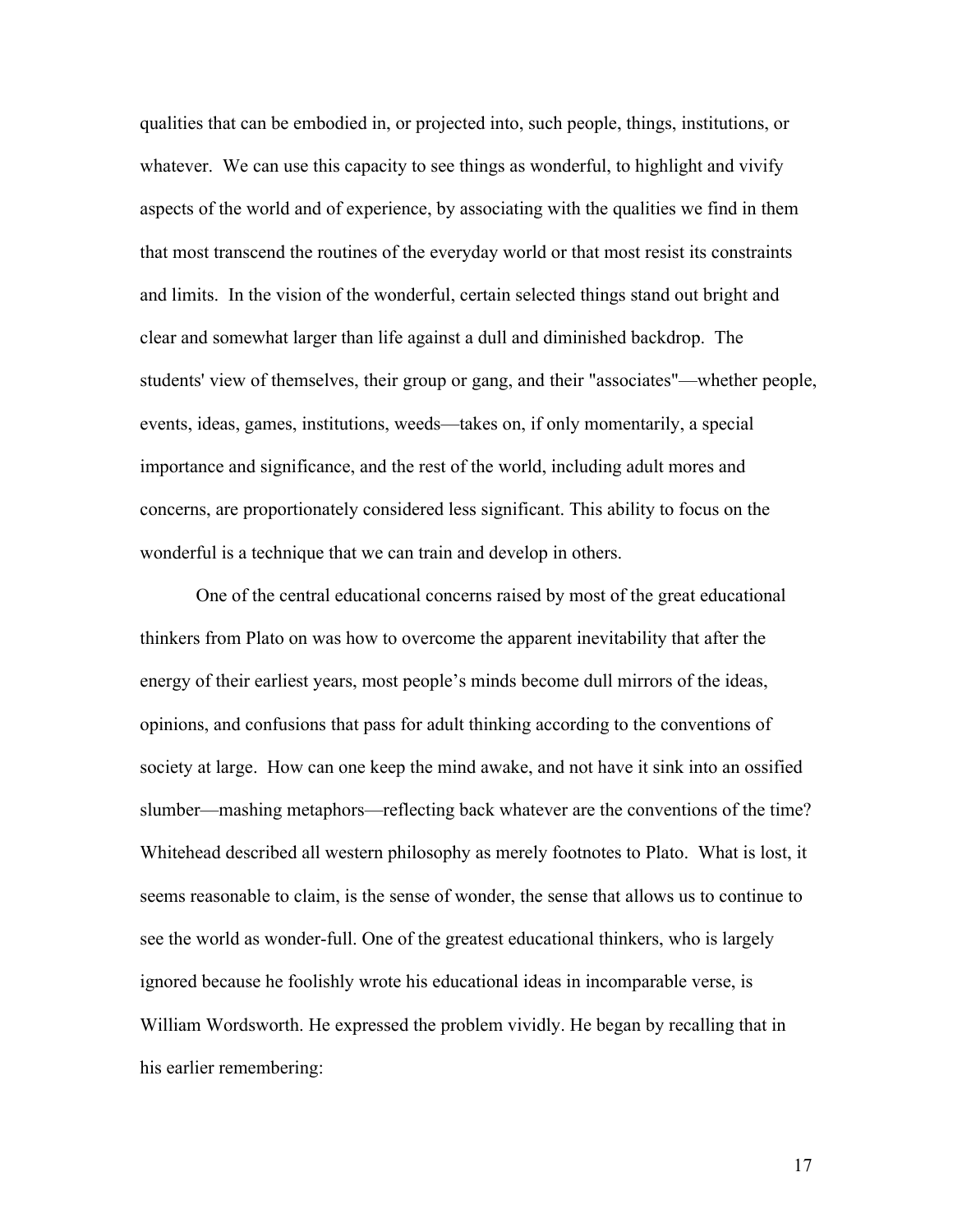There was a time when meadow, grove, and stream,

The earth, and every common sight,

To me did seem

Apparell'd in celestial light,

The glory and the freshness of a dream.

But he also recognizes now in his adult experience:

But yet I know, where'er I go,

That there hath pass'd away a glory from the earth.

….

Whither is fled the visionary gleam?

Where is it now, the glory and the dream?

Well, he suggests that what is a common feature of our experience in early youth, in retrospect, is that:

> Shades of the prison-house begin to close Upon the growing Boy,

Until:

At length the Man perceives it die away,

And fade into the light of common day.

This is a poetic way of putting the problem we seem to recognize too little and have few apparent remedies for. The authors of this book suggest that the remedy is keeping alive the sense of wonder, because it is one of the great stimulants of the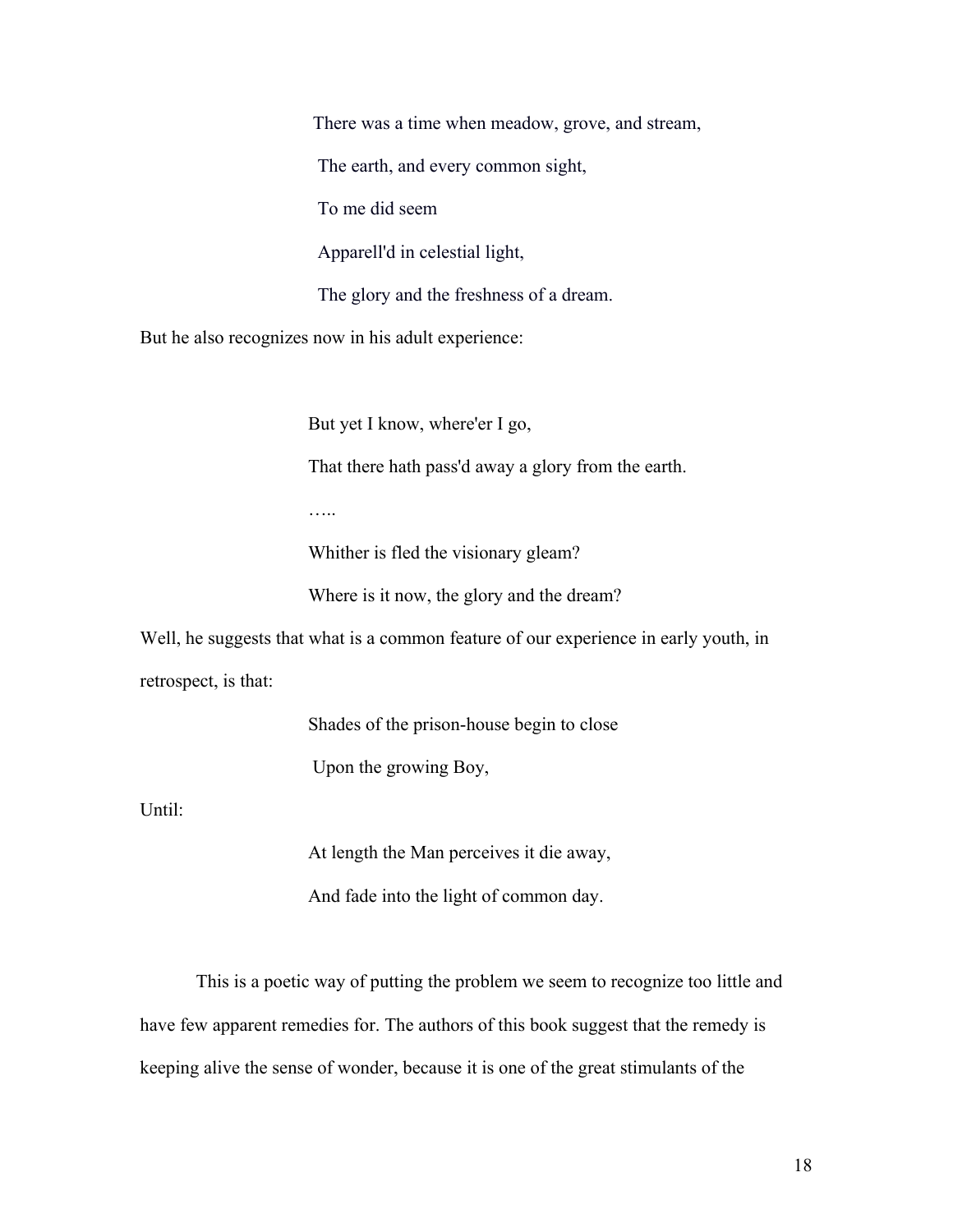imagination. This sense of wonder and imagination are not opposed to the development of rational forms of thinking—rather they give rationality energy and enlarge its power. As Wordsworth noted in his main educational treatise, that imagination is "amplitude of mind,/ And Reason in her most exalted mood." (*The Prelude*, VI, ll. 107/8)

The socializing that custom and conventional ideas performs on us is of course crucial to making us social beings, able to get by among our fellows. But, if we are not careful, that weight of convention and custom seeps through our whole lives, heavy as frost, and that distinctive Western enterprise we call education is frozen at the start and cannot get adequately underway. Wordsworth's answer, which I am drawing on, is for a particular energetic kind of understanding which begins to build rational thought through the activity of our imagination and our sense of wonder. It is a matter of developing appropriate techniques, and I think we should make such techniques prominent in the training of teachers. Examples of how this may be done can be found on the website of the Imaginative Education Research Group (www.ierg.net). The technique, and general principle underlying the work of the IERG, is that it is not so much a matter of adding wonder to the curriculum as it is a process of uncovering the wonder and awe that exist there already.

### **References**

Bowen, Elizabeth (1964), *The Little Girls*, New York: Knopf.

Egan, K. (2008). Start with what the student knows or with what the student can imagine? *Imagine: BCATA Journal for Art Teachers, 49*(2), 4-7. (Reprinted from *Phi Delta Kappan*, *84*, 443-445)